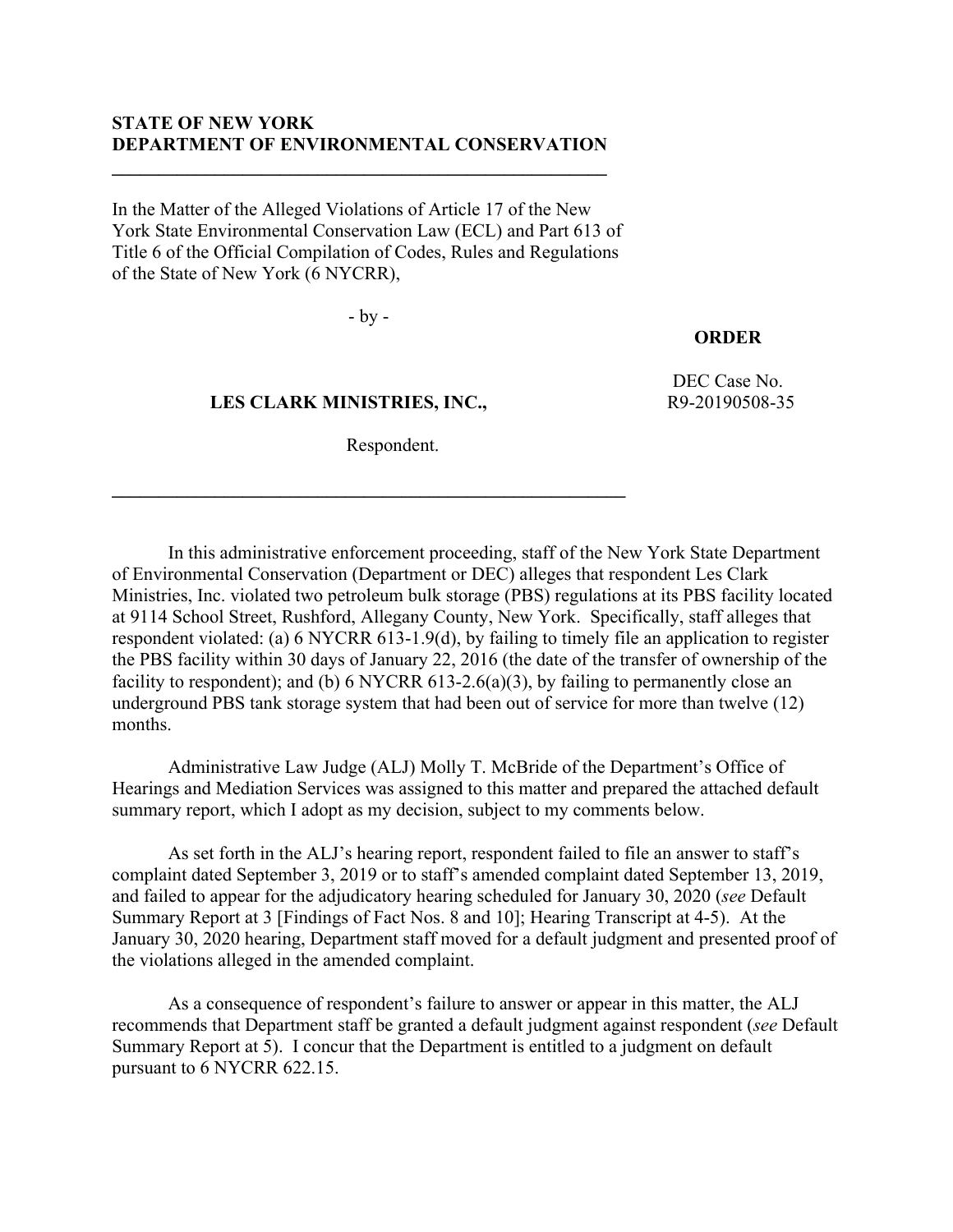With respect to staff's first cause of action alleging a violation of 6 NYCRR 613-1.9(d), the facility was transferred to respondent on January 22, 2016 (*see* Amended Complaint, ¶ 13; Hearing Exhibit 7 [deed]). The pleadings and proof presented at the hearing provide sufficient facts to enable me to determine that respondent failed to file an application to register the PBS facility with the Department within 30 days of transfer of the facility to it.

In addition, with respect to the second cause of action, the record demonstrates that the underground storage tank system<sup>[1](#page-1-0)</sup> was out-of-service for more than twelve (12) months and that respondent failed to permanently close it in accordance with 6 NYCRR 613-2.6(a)(3) (*see* Hearing Transcript at 4, [2](#page-1-1)0).<sup>2</sup> During a DEC staff inspection of the facility in March 2019, the aboveground diesel tank (Tank #1A) that is listed on this facility's PBS Facility Information Report was not there (*see* Hearing Transcript at 14).

Prior to the commencement of this proceeding, Department staff sent respondent two letters regarding the PBS registration and tank removal requirements, but respondent failed to reply (*see* Hearing Exhibit 17 [Department correspondence dated April 12, 2018] and Hearing Exhibit 16 [Department correspondence dated July 2, 2018]; *see also* Hearing Transcript at 17- 19).

Department staff seeks a civil penalty in the amount of five thousand dollars (\$5,000), and the ALJ recommended that respondent Les Clark Ministries, Inc. be directed to pay this amount. ECL 71-1929 (1) provides that any person who violates any provisions of, or who fails to perform any duty imposed by titles 1 through 11 and title 19 of article 17 or the rules and regulations promulgated thereto (which encompasses the regulations at issue here) shall be liable for a penalty not to exceed thirty-seven thousand five hundred dollars per day for each violation, as well as injunctive relief.

The civil penalty of five thousand dollars (\$5,000) that Department staff is requesting is consistent with applicable statutory authority, the Department's Civil Penalty Policy (DEE-1), dated June 20, 1990, Petroleum Bulk Storage Enforcement Policy (DEE-22) dated May 21, 2003, and administrative precedent (*see* Hearing Transcript at 21-24 [addressing penalty calculation in this proceeding]; *see also* Hearing Exhibit 18). Based on the record before me, the

<span id="page-1-0"></span><sup>&</sup>lt;sup>1</sup> "Underground storage tank system or UST system" is defined to mean "a tank system that has ten percent or more of its volume beneath the surface of the ground or is covered by materials" (6 NYCRR 613-1.3[br]). The PBS Facility Information Report lists two underground PBS storage tanks that have not been closed (*see* Hearing Exhibit 11).

<span id="page-1-1"></span> $2$  The Amended Complaint states that respondent failed to permanently close three (3) tanks, designated as numbers 1, 2 and 3. that had been out-of-service for more than twelve months (*see* Amended Complaint ¶ 21). The PBS Facility Information Report listed three (3) non-closed tanks albeit with different designating numbers (*see* Hearing Exhibit 11 [Tank #1 (underground fuel oil tank of 8,000 gallon capacity]. Tank #1A [aboveground diesel tank of 1,000 gallon capacity]. and Tank #4 [underground fuel oil tank of 8,000 gallon capacity]; *see also* Hearing Exhibits 16 and 17 [Department correspondence identifying two of the tanks at issue as Tank #4 and Tank #1A]; Exhibit 13 [photograph of the label for Tank #4 taken during staff's onsite inspection, which in contrast to PBS Facility Information Report, indicates the contests are "#2 Diesel"]; Hearing Transcript at 15-16 [referencing underground Tank #4 as remaining at the site]). For purposes of this order, the tank number designations as set forth in the PBS Facility Information Report are used.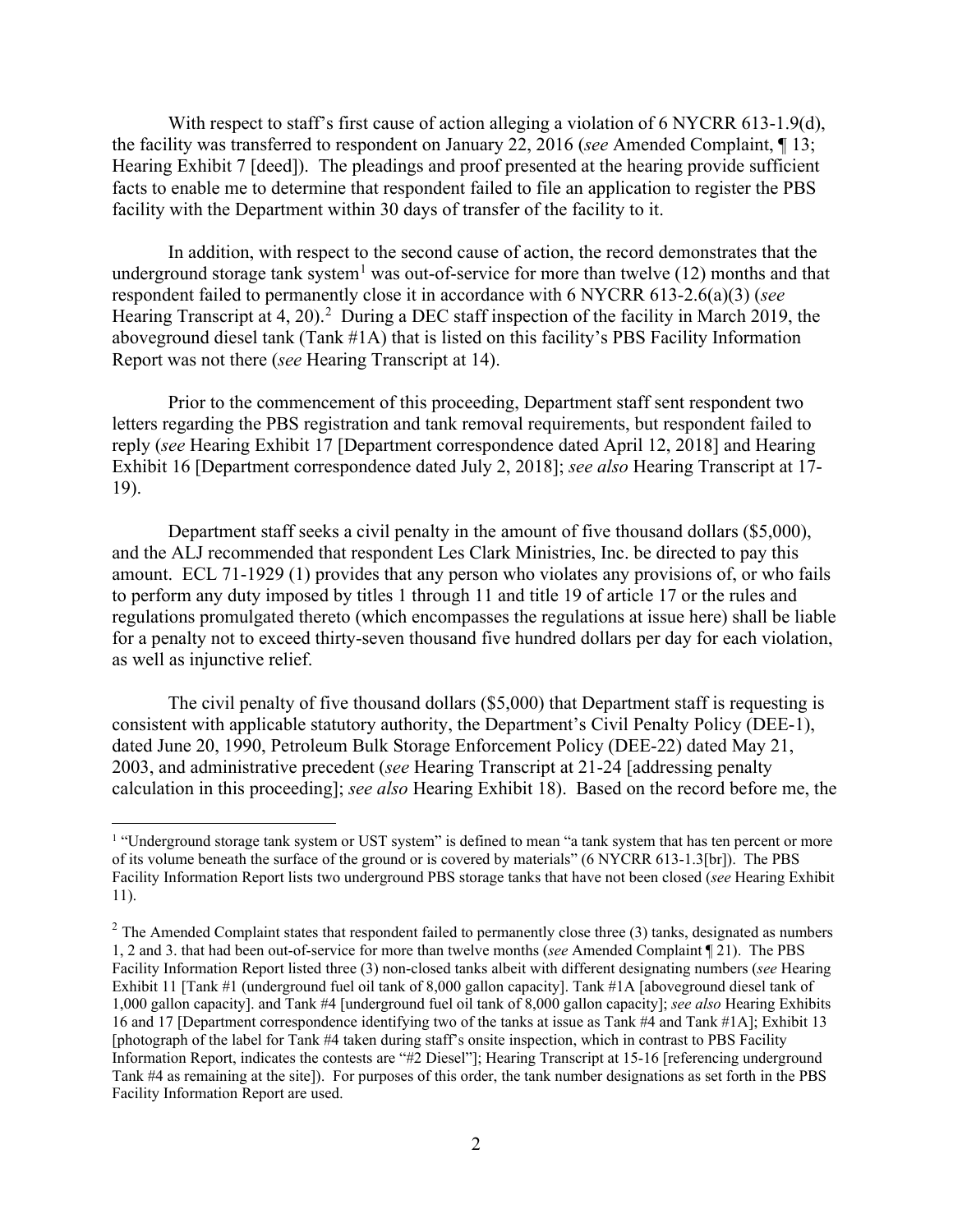recommended penalty is authorized and appropriate for respondent's (a) failure to transfer the registration following its acquiring the property, and (b) failure to close an out-of-service underground storage tank system.

In addition, Department staff has requested that I direct respondent to perform the following corrective actions within thirty (30) days of the effective date of the order:

- $\blacksquare$  submit a completed bulk storage registration application for the facility with "the appropriate registration fee of [five hundred dollars]"; and
- submit a work plan, for Department review and approval, for the permanent closure of the underground storage tank system at the PBS facility in accordance with 6 NYCRR 613-2.6(b). Staff further requests that respondent be directed to permanently close the underground storage tank system within sixty (60) days of Departmental approval of the work plan.

(*See* Amended Notice of Hearing and Complaint, Wherefore Clause, paragraphs III and IV.) Department staff's request is appropriate and authorized. In considering the corrective actions to be undertaken, I note that staff testified that the aboveground tank at the facility was not observed during staff's 2019 inspection. Respondent is directed to provide documentation to the Department regarding the removal and disposition of the aboveground tank listed on the site's PBS Facility Information Report.

With respect to the corrective actions, the time period shall be measured from the date of the service of this order upon respondent. Department may, at its discretion, extend the time period for completion of the corrective actions upon good cause shown by respondent. Respondent must submit any request for an extension in writing with appropriate supporting documentation.

I encourage respondent to discuss the preparation and development of the work plan with Department staff prior to the work plan's submission to the Department.

Upon review of the record and the corrective action that respondent is being directed to undertake including closing the out-of-service storage tank system at the facility without delay, I am suspending two thousand dollars (\$2,000) of the five thousand dollar (\$5,000) civil penalty. This suspension is contingent upon respondent's compliance with the terms and conditions of this order, including completing the corrective actions to the satisfaction of Department staff and paying the non-suspended portion of the penalty (that is, three thousand dollars [\$3,000]). I hereby direct that respondent submit the non-suspended portion of the civil penalty of three thousand dollars (\$3,000) to the Department within thirty (30) days of the service of this order upon respondent.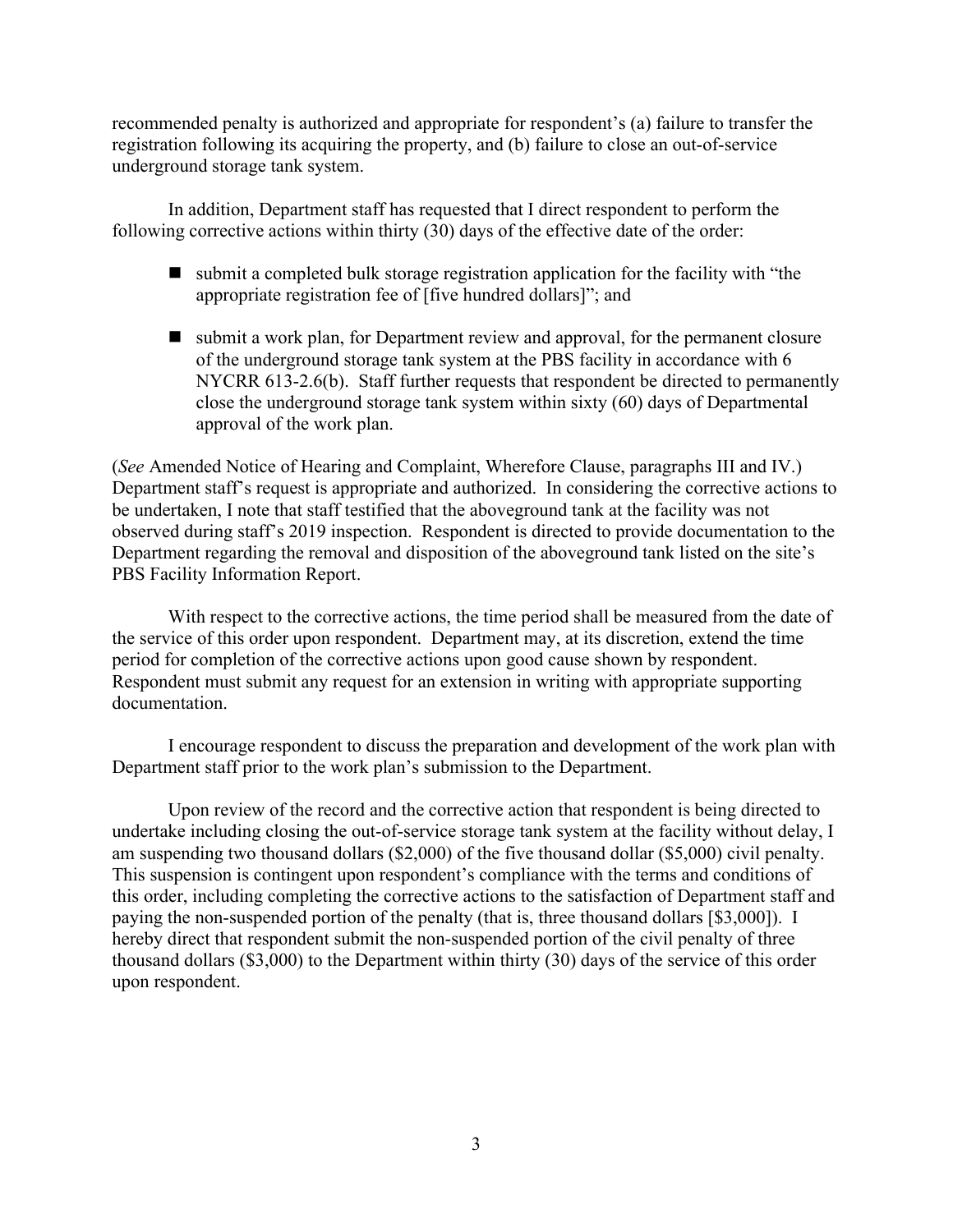**NOW, THEREFORE,** having considered this matter and being duly advised, it is **ORDERED** that:

- I. Department staff's motion for a default judgment pursuant to 6 NYCRR 622.15 is granted. By failing to answer or appear in this proceeding, respondent Les Clark Ministries, Inc. waived its right to be heard at the hearing.
- II. Based on the pleadings and papers submitted with and in support of Department staff's motion, respondent Les Clark Ministries, Inc., is determined to have violated:
	- A. 6 NYCRR 613-1.9(d), by failing to submit a PBS registration application with respect to the transfer of the ownership of the facility located at 9114 School Road, Rushford, New York within 30 days of that transfer of ownership to respondent; and
	- B. 6 NYCRR 613-2.6(a)(3), by failing to permanently close the underground storage tank system at the facility that has been out of service for more than 12 months.
- III. Within thirty (30) days of the service of this order upon respondent Les Clark Ministries, Inc., respondent shall submit to the Department a completed bulk storage registration application for the facility with a registration fee of five hundred dollars (\$500).
- IV. Within thirty (30) days of service of this order upon respondent Les Clark Ministries, Inc. respondent shall submit a work plan, for Department review and approval, for the permanent closure of the underground petroleum bulk storage tank system in accordance with 6 NYCRR 613-2.6(b). Respondent is directed to close the underground storage tank system within sixty (60) days of Department approval of the work plan.
- V. Within thirty (30) days of service of this order upon respondent Les Clark Ministries, Inc., respondent shall provide to the Department documentation regarding the removal and disposition of the aboveground tank listed on the PBS Facility Information Report for this location.
- VI. Respondent Les Clark Ministries, Inc., is hereby assessed a civil penalty in the amount of five thousand dollars (\$5,000), to be paid within thirty (30) days of the service of this order upon respondent, of which two thousand dollars (\$2,000) shall be suspended contingent upon respondent's compliance with the terms and conditions of the order, including but not limited to completing the corrective actions to the satisfaction of Department staff and paying the non-suspended portion of the penalty (that is, three thousand dollars [\$3,000]). Payment of the nonsuspended portion of the civil penalty is to be by certified check, cashier's check or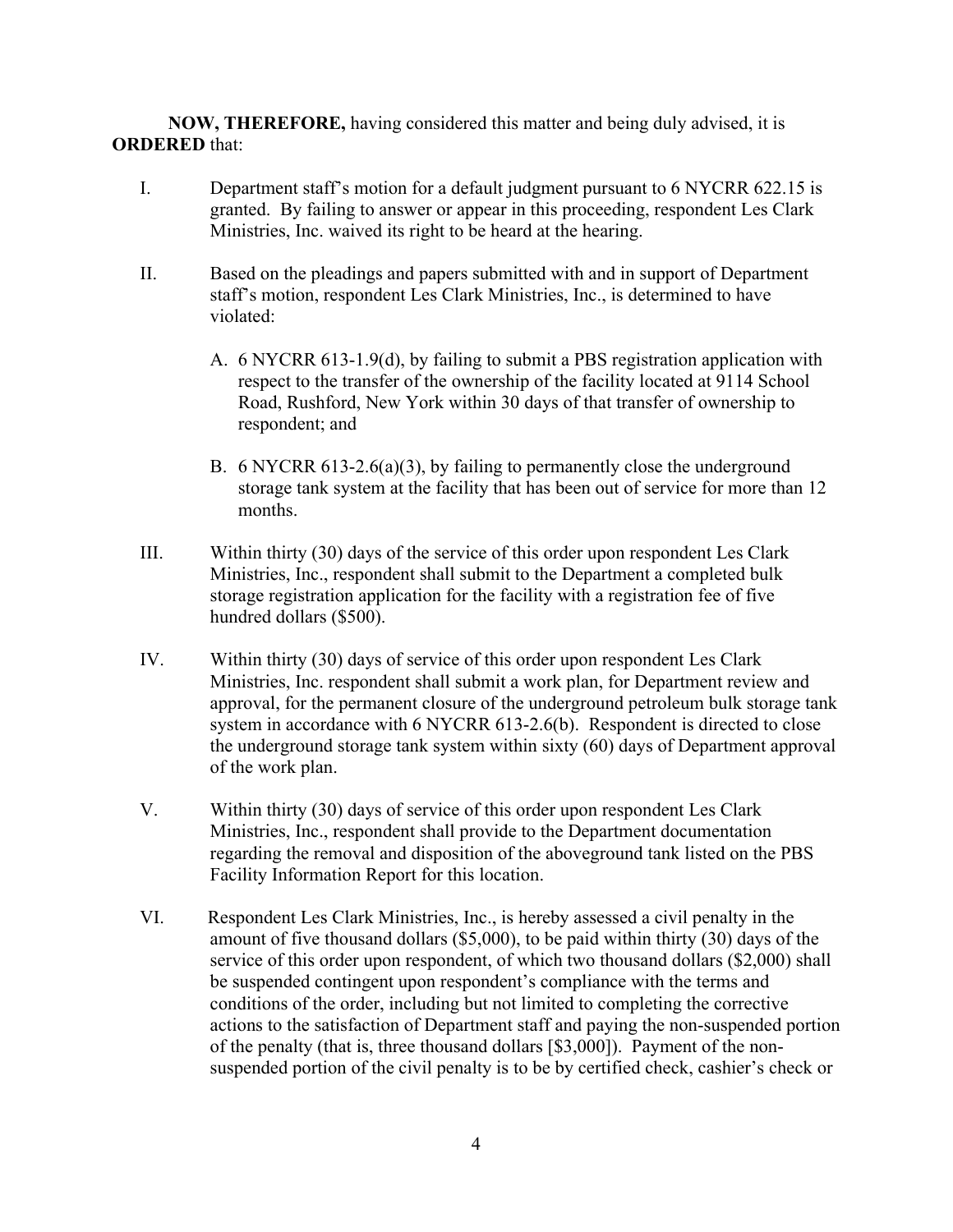money order made payable to the New York State Department of Environmental Conservation at the address referenced in paragraph VII of this order. In the event that respondent fails to comply with any of the terms and conditions of the order, the suspended portion of the penalty (that is, two thousand dollars [\$2,000]) shall become immediately due and payable and shall be submitted to the Department in the same form and to the same address as the non-suspended portion of the penalty.

VII. The application and closure documents as well as the civil penalty shall be sent to the following address:

> New York State Department of Environmental Conservation Division of Environmental Remediation Region 9 Office 270 Michigan Avenue Buffalo, New York 14203-2915 Attn: Veronica Kreutzer.

- VIII. Any questions or other correspondence regarding this order shall also be addressed to Veronica Kreutzer at the address referenced in paragraph VII of this order.
- IX. The provisions, terms and conditions of this order shall bind respondent Les Clark Ministries, Inc., and respondent's agents, successors and assigns, in any and all capacities.

For the New York State Department of Environmental Conservation

By:  $/s/$  Basil Seggos Commissioner

Dated: September 10, 2021 Albany, New York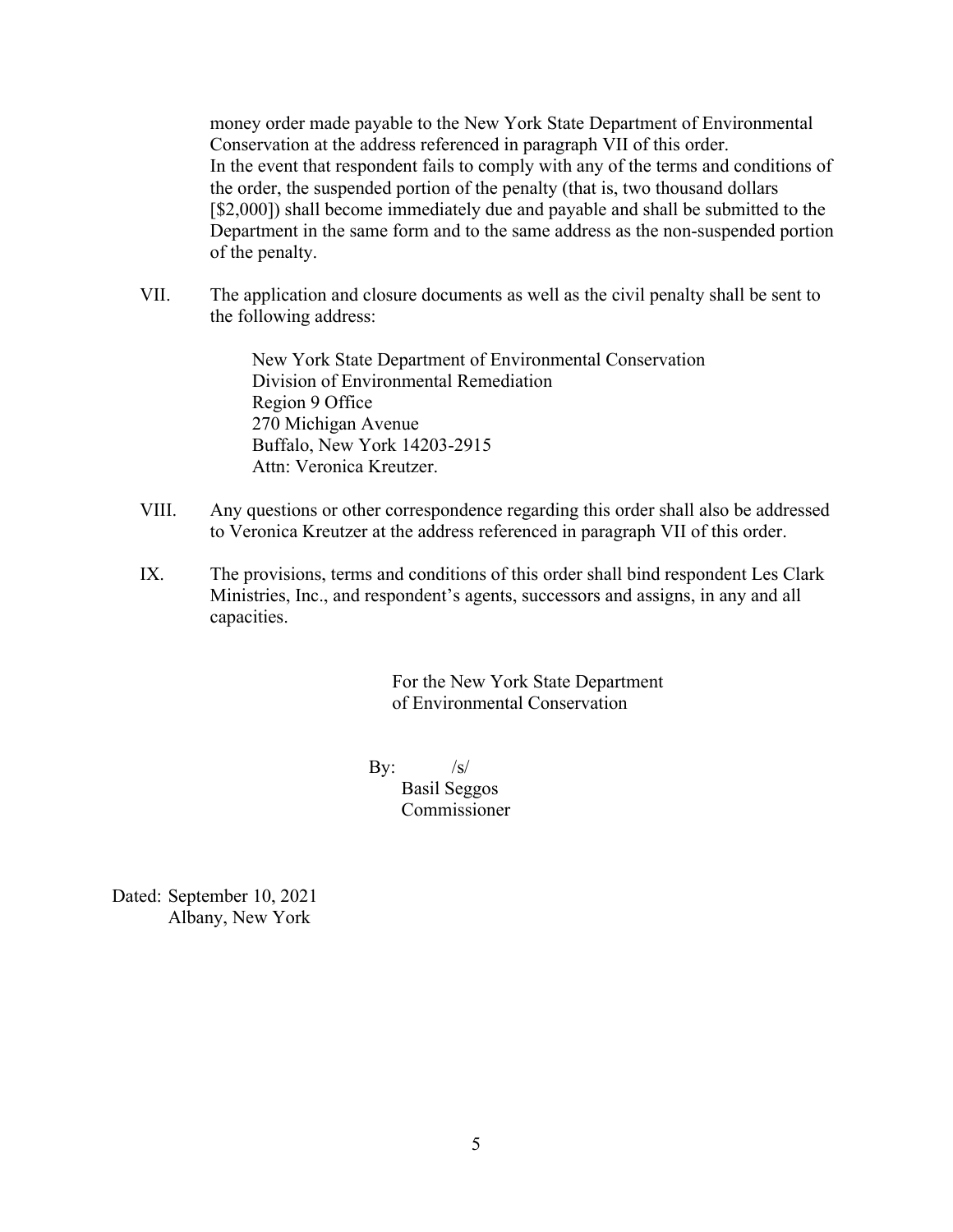### **STATE OF NEW YORK DEPARTMENT OF ENVIRONMENTAL CONSERVATION**

**\_\_\_\_\_\_\_\_\_\_\_\_\_\_\_\_\_\_\_\_\_\_\_\_\_\_\_\_\_\_\_\_\_\_\_\_\_\_\_\_\_\_\_\_\_\_\_\_\_\_\_\_\_**

In the Matter of the Alleged Violations of Article 17 of the New York State Environmental Conservation Law (ECL) and Title 6 of the Official Compilation of Codes, Rules and Regulations of the State of New York (6 NYCRR),

- by -

**\_\_\_\_\_\_\_\_\_\_\_\_\_\_\_\_\_\_\_\_\_\_\_\_\_\_\_\_\_\_\_\_\_\_\_\_\_\_\_\_\_\_\_\_\_\_\_\_\_\_\_\_\_**

**Les Clark Ministries, Inc.** 

Respondent.

### **DEFAULT SUMMARY REPORT**

DEC Case No. R9-20190508-35

### Procedural History

Staff of the New York State Department of Environmental Conservation (Department) served respondent Les Clark Ministries, Inc. (respondent) with an amended notice of hearing and complaint dated September [1](#page-5-0)3, 2019,<sup>1</sup> alleging a violation of 6 NYCRR 613-1.9(d) for failing to submit a petroleum bulk storage (PBS) facility registration application to transfer the ownership of the facility located at 9114 School Street, Rushford, New York (facility) within thirty (30) days of transfer of ownership; and a violation of 6 NYCRR 613-2.6(a)(3) for failing to permanently close an underground storage tank (UST) system at the facility that was out of service for more than twelve  $(12)$  months.

The amended complaint seeks an order of the Commissioner (1) finding respondent in violation of 6 NYCRR 613-1.9(d) and 613-2.6(a)(3); (2) directing respondent to submit a completed PBS registration application and the appropriate fee of \$500; (3) directing respondent to submit a work plan, for Department review and approval, for the permanent closure of the USTs in accordance with 6 NYCRR 613-2.6(b); (4) directing respondent to permanently close the USTs within 60 days of the Department approved work plan; (5) assessing a civil penalty in the amount of five thousand dollars (\$5,000); and (6) granting such other relief as the Commissioner may deem appropriate.

Service of the amended notice of hearing and complaint was made by certified mail on September 16, 2019 (Exhibit 5). Respondent failed to answer the amended complaint as directed in the amended notice of hearing. Respondent was served with a notice of hearing dated January 14, 2020 advising that a hearing would be held on Thursday, January 30, 2020 at 10:00am (Exhibit 9). As stated in the notice of hearing, an adjudicatory hearing was convened before me at 10:00 a.m. on January 30, 2020. Department staff was represented by Teresa Mucha, Esq., Office of General Counsel, New York State Department of Environmental Conservation, Region

<span id="page-5-0"></span><sup>&</sup>lt;sup>1</sup> Department staff served a notice of hearing and complaint on September 3, 2019. Pursuant to 6 NYCRR 622.5(a), a pleading may be amended prior to the period for responding expires.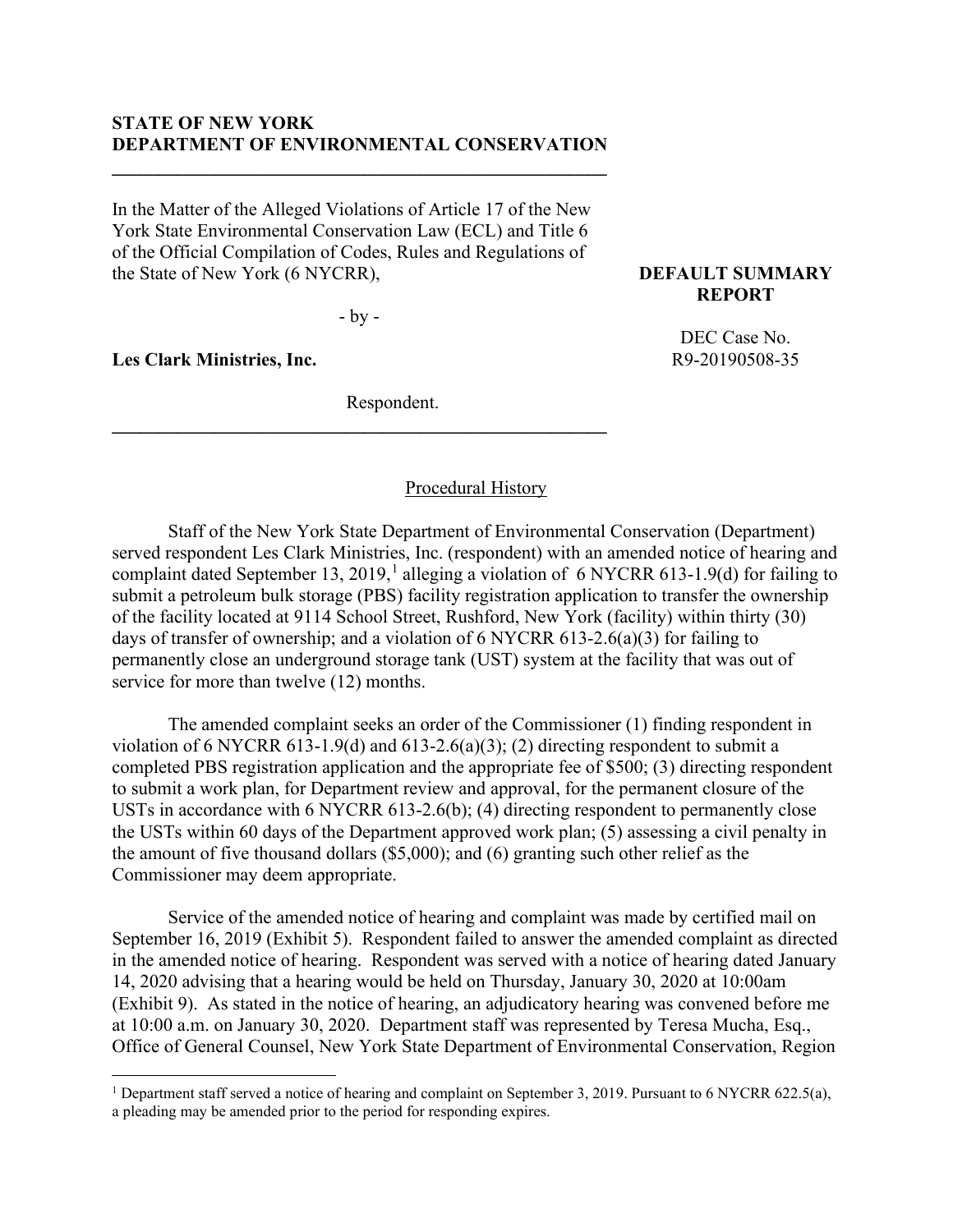9 office, 270 Michigan Avenue, Buffalo, New York. No one appeared on behalf of respondent. I noted for the record that respondent had failed to answer the complaint and failed to appear for the adjudicatory hearing. Department staff moved orally for a default judgment pursuant to 6 NYCRR 622.15 and presented proof of the allegations contained in the amended complaint. Department staff presented the sworn testimony of Veronica Kreutzer, DEC Region 9 office of Environmental Remediation, along with eighteen (18) exhibits.

### Applicable Regulatory Provisions

### Section 613-1.9(d) *Application procedure for initial registration or transfer of ownership*.

(1) If ownership of the real property on which a facility is located is transferred, the new facility owner must submit an application to initially register the facility with the department within 30 days after the transfer.

(2) The facility owner must submit a registration application using forms or electronic means as provided by the department. Forms are available online at www.dec.ny.gov and at all department offices.

(3) Each application for an initial registration or transfer of facility ownership must be accompanied by a copy of the current deed for the property at which the facility is located. If the facility is located on multiple properties, deeds for each property must be submitted with the application. If a deed does not exist for a particular property, the application must be accompanied by other evidence of ownership of the property. (4) The application must be signed by the facility owner.

(5) Every registration application must be accompanied by payment of the applicable perfacility registration fee as shown in Table 1 of this section.

Section 613-2.6(a) *Out-of-service UST systems*.

(3) When a UST system is out-of-service for more than 12 months, the facility must permanently close the UST system in accordance with subdivisions (b) through (e) of this section.

\* \* \*

### Findings of Fact

- 1. Respondent Les Clark Ministries, Inc. owns the property located at 9114 School Street, Rushford, NY (*see* Exhibit 4, Amended Notice of Hearing and Complaint dated September 13, 2019 [ANOHC] ¶4).
- 2. Respondent purchased the facility on January 22, 2016 (*see* Exhibit 7). The facility contains an underground petroleum bulk storage system with two active tanks (*see* Exhibit 11).
- 3. Respondent was required to file an application with the Department to transfer ownership and register the PBS tanks within 30 days of ownership of the facility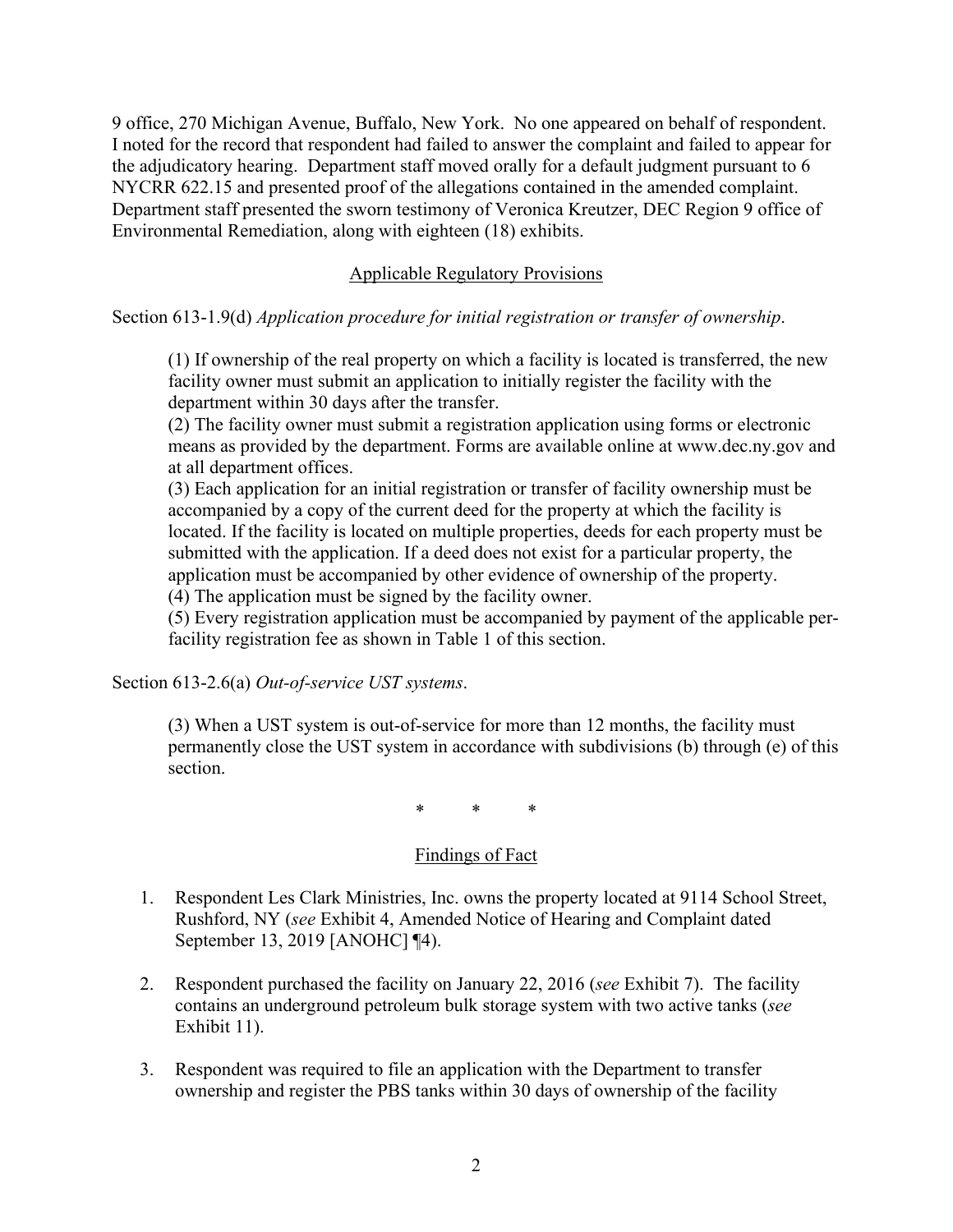pursuant to 6 NYCRR 613-1.9(d).

- 4. On April 12, 2018, Department staff mailed respondent a cover letter and a PBS application and instructions advising respondent of its responsibility to transfer the facility registration within 30 days of transfer of ownership (*see* Exhibit 17).
- 5. On July 2, 2018, Department staff mailed respondent a notice of violation (NOV) advising respondent that respondent had failed to transfer ownership of the PBS registration within 30 days after the property was transferred along with a PBS application and instructions for filing the required registration. The NOV advised respondent of the potential penalties for failing to submit the required registration as well as notifying respondent that it could be held criminally liable pursuant to ECL 71- 1933. (*See* Exhibit 16.)
- 6. On September 3, 2019, Department staff mailed a Notice of Hearing and Complaint (NOHC) to respondent by certified mail and respondent received the NOHC on September 6, 2019 (*see* Exhibits 1- 3).
- 7. On September 16, 2019, Department staff served an Amended Notice of Hearing and Complaint that was received by respondent on September 18, 2019 (*see* Exhibits 4-6).
- 8. Respondent did not answer the complaint or amended complaint.
- 9. As shown by the affidavits of service of Pamela Frasier, sworn to September 3, 2019, and September 16, 2019, Department staff served the notice of hearing and complaint and amended notice of hearing and complaint, on respondent by certified mail, pursuant to 6 NYCRR 622.3(a)(3), which were received by respondent on September 6, 2019 and September 18, 2019 respectively (*see* Exhibits 2, 3, 5, 6).
- 10. Respondent was served with a Notice of Hearing on January 14, 2020 advising that a hearing was scheduled to commence on January 30, 2020 in the Department's Region 9 office at 10:00am (*see* Exhibit 9) and respondent failed to appear at the hearing.

# Discussion

A respondent upon whom a complaint has been served must serve an answer within 20 days of receiving a notice of hearing and complaint (*see* 6 NYCRR 622.4[a]). A respondent's failure to file a timely answer "constitutes a default and a waiver of respondent's right to a hearing" (6 NYCRR 622.15[a]). In addition, attendance by a respondent at a scheduled prehearing conference or hearing is mandatory, and failure to attend constitutes a default and a waiver of the opportunity for a hearing (*see* 6 NYCRR 622.8[c]; *see also* 6 NYCRR 622.15[a] ["A respondent's … failure to appear at the hearing or the pre-hearing conference … constitutes a default and waiver of respondent's right to a hearing"]).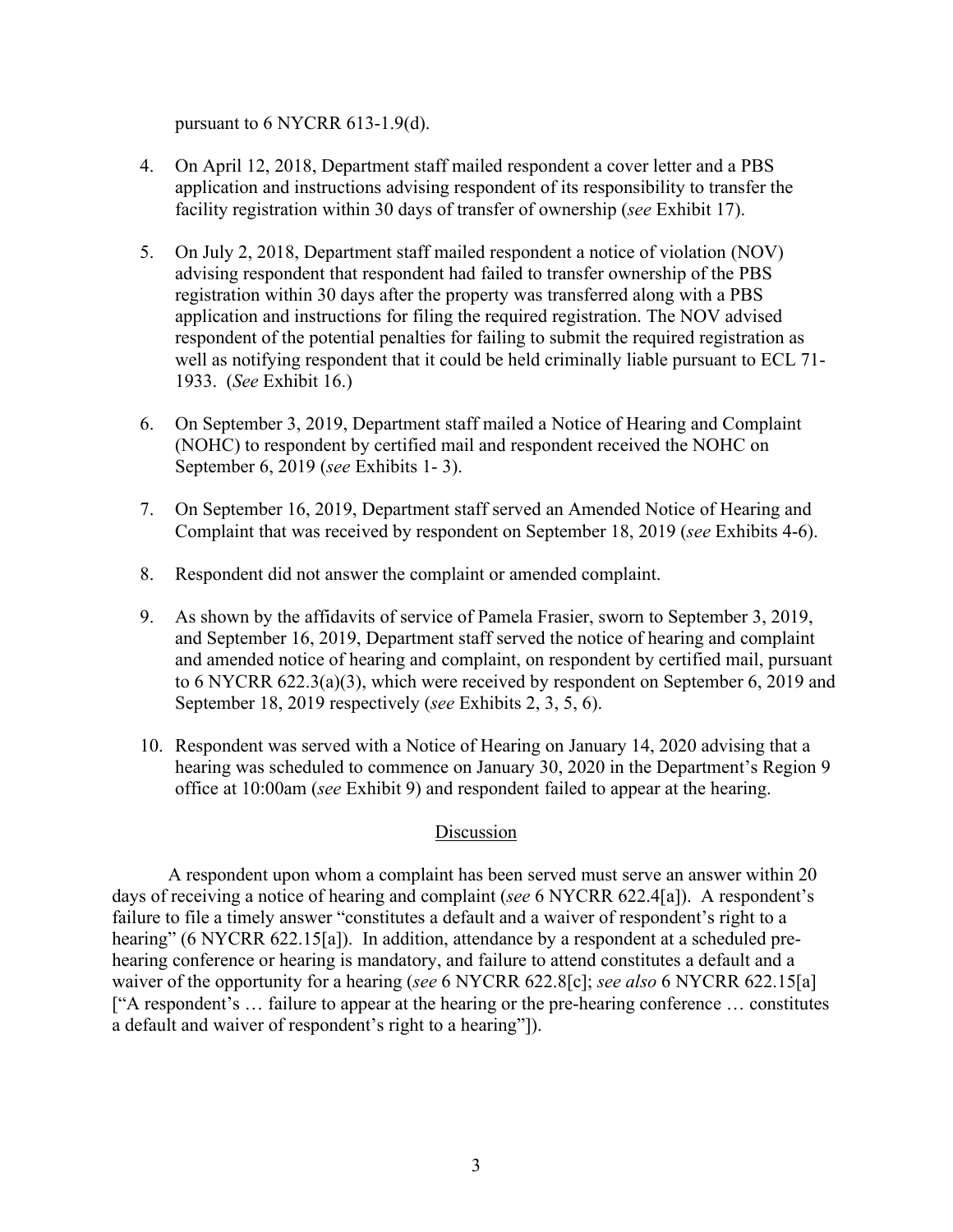Upon a respondent's failure to answer a complaint or failure to appear for a pre-hearing conference or hearing, Department staff may make a motion to an ALJ for a default judgment. Such motion must contain:

"(1) Proof of service upon respondent of the notice of hearing and complaint or such other document which commenced the proceeding;

"(2) Proof of respondent's failure to appear or failure to file a timely answer;

"(3) Consistent with CPLR 3215(f), proof of the facts sufficient to support the violations alleged and enable the ALJ and commissioner to determine that staff has a viable claim;

"(4) A concise statement of the relief requested;

"(5) A statement of authority and support for any penalty or relief requested; and

"(6) Proof of mailing the notice required by [6 NYCRR 622.15(d)], where applicable."

(*see* 6 NYCRR 622.15[b][1] - [6] [effective September 16, 2020]).

As the Commissioner has held, "a defaulting respondent is deemed to have admitted the factual allegations of the complaint and all reasonable inferences that flow from them" (*Matter of Alvin Hunt, d/b/a Our Cleaners*, Decision and Order of the Commissioner, July 25, 2006, at 6 [citations omitted]). In addition, in support of a motion for a default judgment, staff must "provide proof of the facts sufficient to support the claim[s]" alleged in the complaint (*Matter of Queen City Recycle Center, Inc.*, Decision and Order of the Commissioner, December 12, 2013, at 3). Staff is required to support its motion for a default judgment with enough facts to enable the ALJ and the Commissioner to determine that staff has a viable claim (*see Matter of Samber Holding Corp.*, Order of the Commissioner, March 12, 2018 [*Samber*], at 1 [citing *Woodson v Mendon Leasing Corp.*, 100 NY2d 62, 70-71 (2003)]; *see also* 6 NYCRR 622.15[b][3], CPLR  $3215[f])$ .

The record establishes that: (i) Department staff served the amended notice of hearing and complaint upon respondent; (ii) respondent failed to file an answer to the amended complaint, as directed in the cover letter and amended notice of hearing served with the amended complaint, and respondent failed to appear for the adjudicatory hearing scheduled on January 30, 2020, as directed in the notice of hearing; (iii) Department staff's papers and the testimony of Department staff Veronica Kreutzer provide proof of the facts sufficient to support the violations alleged and enable me to determine that staff has a viable claim; (iv) Department staff's papers and the testimony of Department staff Veronica Kreutzer include a concise statement of the relief requested (*see* Exhibit 4); and (v) staff's motion and testimony includes a statement of authority and support for the penalty and relief requested.<sup>[2](#page-8-0)</sup> Based upon the foregoing, the Department is entitled to a default judgment in this matter pursuant to the provisions of 6 NYCRR 622.15.

Department staff's submissions in support of the motion for a default judgment provide proof of facts sufficient to enable me to determine that staff has a viable claim that respondent failed to timely file a complete and accurate application to register a PBS facility within 30 days of transfer of ownership; and that respondent failed to permanently close an underground storage tank system that was out of service for more than 12 months, in violation of 6 NYCRR 613- 1.9(d) and 613-2.6(a)(3) respectively.

<span id="page-8-0"></span><sup>&</sup>lt;sup>2</sup> See Hearing transcript (Tr) 8-24.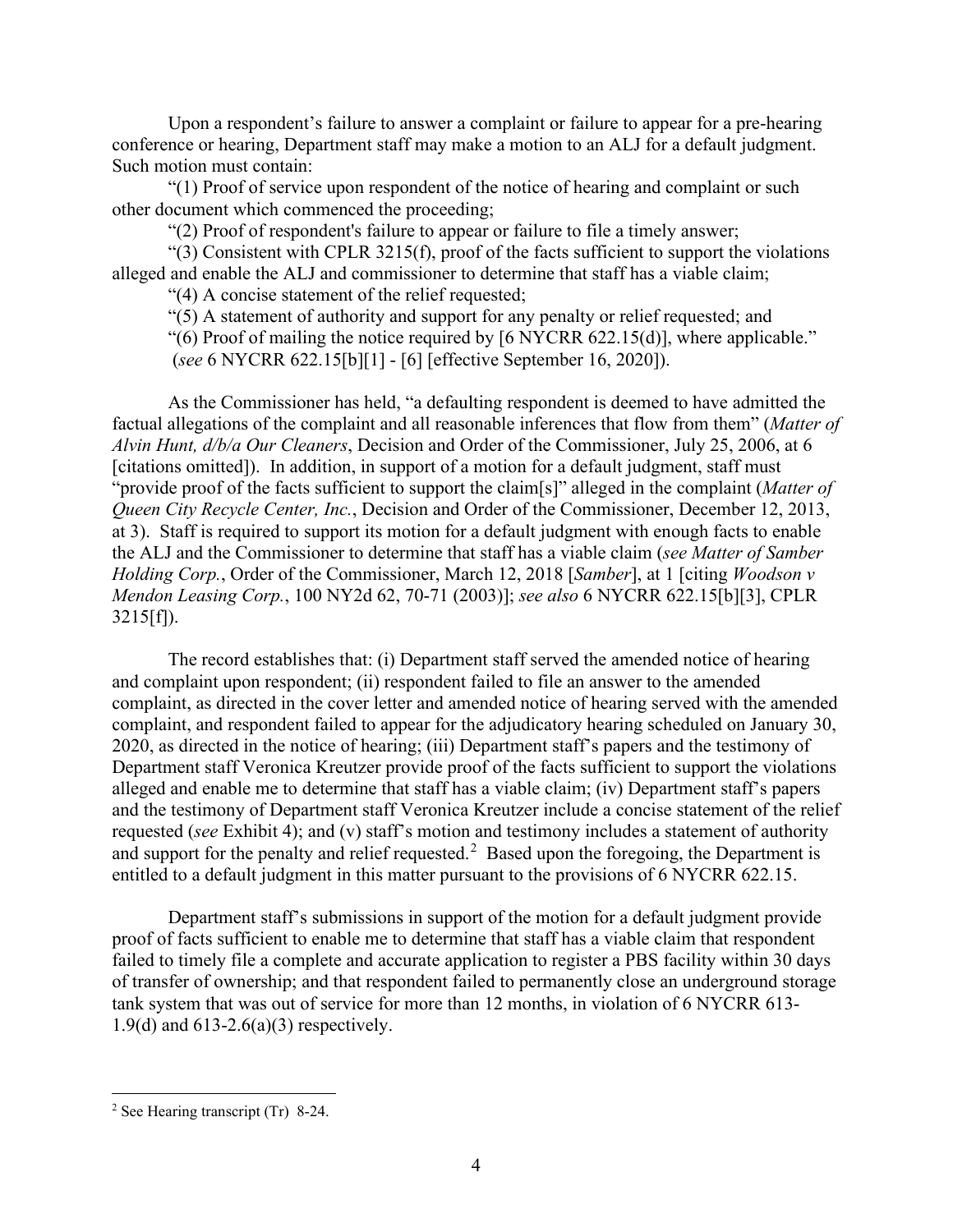Staff's complaint requested a total civil penalty of five thousand dollars (\$5,000). Staff's submissions with the amended complaint and exhibits moved into evidence on January 30, 2020 during the testimony of Veronica Kreutzer elaborate on the requested civil penalty, discussing the Department's Civil Penalty Policy, *DEE-1*, and administrative precedent concerning similar violations.<sup>[3](#page-9-0)</sup> According to Department staff, the failure to timely submit the registration after transfer of ownership and the failure to permanently close the tanks may result in potential and actual environmental harm.

ECL 71-1929 provides that any person who violates any provision of ECL article 17 or fails to perform any duty imposed by Titles 1 through 11 inclusive as well as Title 19 of Article 17, or the rules, regulations, orders or determinations of the Commissioner promulgated thereto shall be liable for a penalty not to exceed thirty-seven thousand five hundred dollars (\$37,500) per day for each violation as well as injunctive relief. Department staff's proposed civil penalty of five thousand dollars (\$5,000) is consistent with the Department's Civil Penalty Policy (DEE 1, issued June 20, 1990) as well as applicable provisions of ECL article 71 and prior Commissioner orders. Accordingly, I conclude that the penalty of five thousand dollars (\$5,000) requested by Department staff is supported and appropriate.

# Conclusion of Law

1. By failing to file an application to register the facility within 30 days of transfer of ownership, respondent violated 6 NYCRR 613-1.9(d).

2. By failing to permanently close the PBS tanks located at the facility that have been out of service for more than twelve (12) months, respondent violated 6 NYCRR  $613 - 2.6(a)(3)$ .

# Recommendation

Based upon the foregoing, I recommend that the Commissioner issue an order:

- 1. granting Department staff's motion for default;
- 2. holding that respondent Les Clark Ministries, Inc. violated 6 NYCRR 613-1.9(d) by failing to file an application to register the facility within 30 days of transfer of ownership;
- 3. holding that respondent Les Clark Ministries, Inc. violated 6 NYCRR 613-2.6(a)(3) by failing to permanently close the PBS tanks located at the facility that have been out of service for more than twelve (12) months;
- 4. directing respondent Les Clark Ministries, Inc. to submit a completed registration application within thirty (30) days of the service of the Commissioner's order upon respondent;

<span id="page-9-0"></span> $3$  Tr. 24.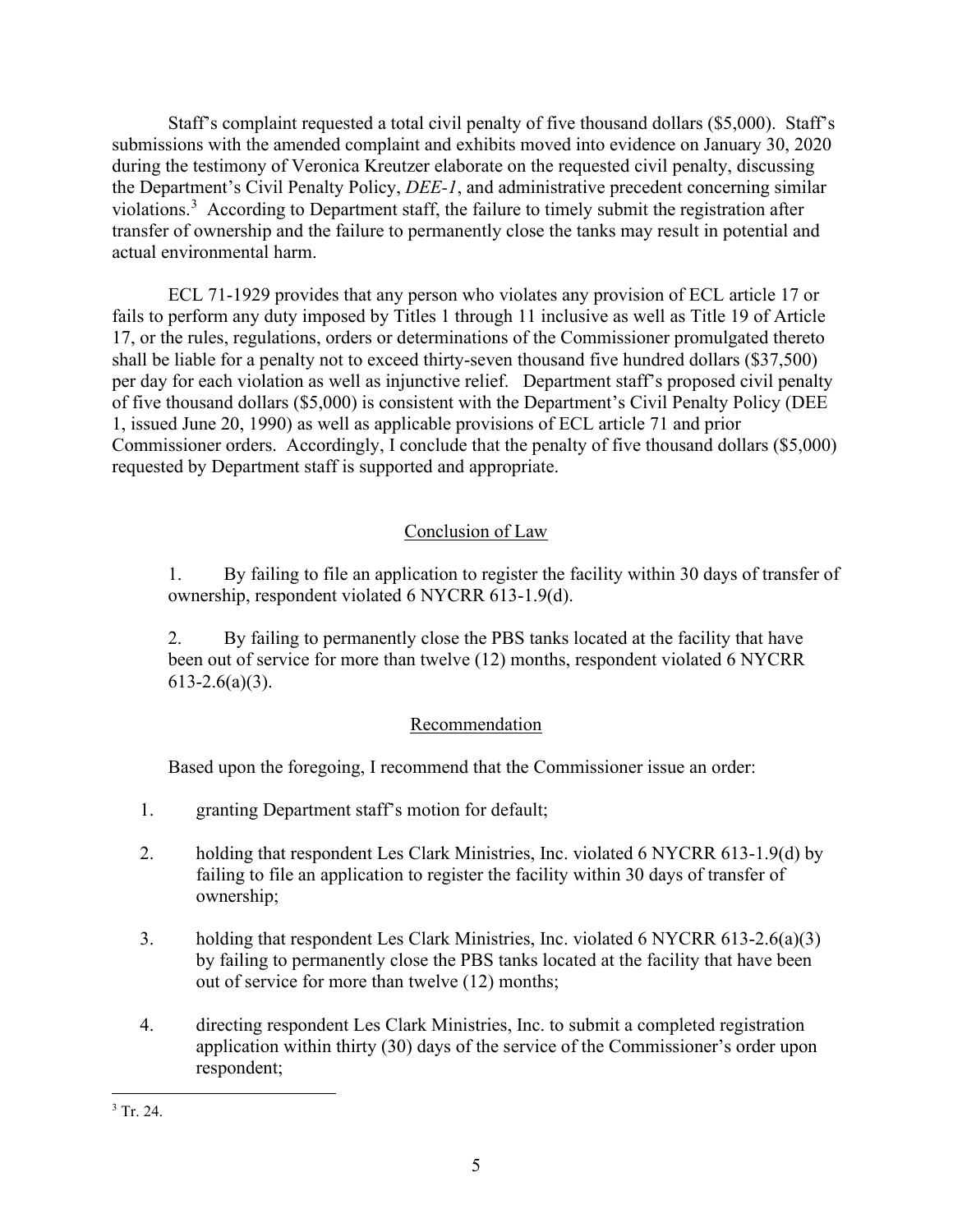- 5. directing respondent Les Clark Ministries, Inc. to submit a work plan, for Department review and approval, for the permanent closure of the USTs in accordance with 6 NYCRR 613-2.6(b) within 30 days of service of the Commissioner's order upon respondent, and directing respondent to permanently close the PBS tanks at the facility as required by 6 NYCRR 613-2.6(a)(3) within 60 days of the Department approval of the work plan;
- 6. directing respondent Les Clark Ministries, Inc. to pay a civil penalty in the amount of five thousand dollars (\$5,000) within thirty days (30) of the service of the Commissioner's order upon respondent; and
- 7. directing such other and further relief as he may deem just and appropriate.

 /s/ Molly T. McBride Administrative Law Judge

Dated: Albany, New York September 1, 2021